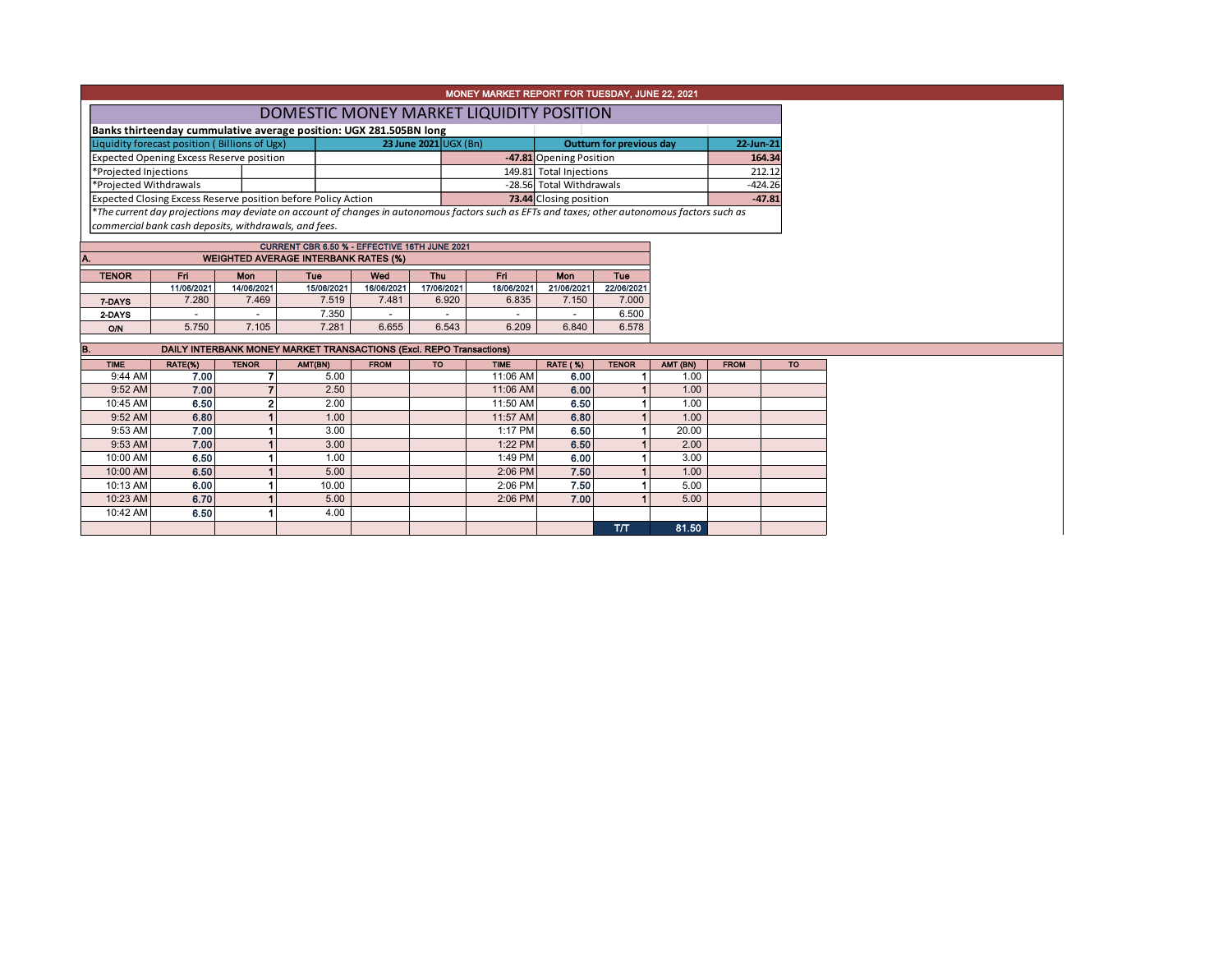

| <b>DATE</b>      | <b>THUR</b> | <b>THUR</b>              | <b>THUR</b>              | <b>THUR</b>              | <b>THUR</b>              | <b>TOTAL</b> |
|------------------|-------------|--------------------------|--------------------------|--------------------------|--------------------------|--------------|
|                  | 24-Jun-21   | 01-Jul-21                | 08-Jul-21                | 15-Jul-21                | 22-Jul-21                |              |
| <b>REPO</b>      | 1.181.51    | $\overline{\phantom{a}}$ | $\overline{\phantom{a}}$ | $\overline{\phantom{a}}$ | $\overline{\phantom{a}}$ | 1.181.51     |
| <b>REV REPO</b>  | ۰           |                          | ۰                        | $\overline{\phantom{a}}$ | ۰                        | -            |
| <b>DEPO AUCT</b> | 139.30      | 506.30                   | 37.06                    | 292.19                   | 36.12                    | 1.010.97     |
| <b>TOTALS</b>    | 1.320.81    | 506.30                   | 37.06                    | 292.19                   | 36.12                    | 2.192.48     |
|                  |             |                          |                          |                          |                          |              |

Total O/S Deposit Auction balances held by BOU up to 15 august 2021: UGX 1,182 BN Total O/S Repo, Reverse Repo & Deposit Auction balances held by BOU: UGX 2,364 BN

|                                                                      | (EI) STOCK OF TREASURY SECURITIES                                                     |             |             |                                                | Eii)<br><b>MONETARY POLICY MARKET OPERATIONS</b> |                     |               |                |              |                |  |  |
|----------------------------------------------------------------------|---------------------------------------------------------------------------------------|-------------|-------------|------------------------------------------------|--------------------------------------------------|---------------------|---------------|----------------|--------------|----------------|--|--|
|                                                                      | LAST TBIILS ISSUE DATE: 17-JUNE-2021                                                  |             |             | (VERTICAL REPOS, REV-REPOS & DEPOSIT AUCTIONS) |                                                  |                     |               |                |              |                |  |  |
|                                                                      | On-the-run O/S T-BILL STOCKs (Bns-UGX)                                                |             | 6.243.05    | 23/06/2021                                     | OMO                                              | <b>ISSUE DATE</b>   | <b>AMOUNT</b> | <b>WAR</b>     | <b>RANGE</b> | <b>TENOR</b>   |  |  |
|                                                                      | On-the-run O/S T-BONDSTOCKs(Bns-UGX)                                                  |             | 19,651.78   | 23/06/2021                                     | <b>REPO</b>                                      | $20$ -May           | 441.00        | 7.000          |              |                |  |  |
| <b>TOTAL TBILL &amp; TBOND STOCK- UGX</b>                            |                                                                                       | <b>REPO</b> | 21-May      | 305.00                                         | 7.000                                            |                     | 6             |                |              |                |  |  |
| O/S=Outstanding                                                      |                                                                                       |             | <b>REPO</b> | 25-May -                                       | 222.09                                           | 7.000               |               | $\overline{2}$ |              |                |  |  |
| YTM (%)<br><b>MATURITY</b><br><b>CHANGE IN</b><br><b>TOTAL STOCK</b> |                                                                                       |             |             |                                                | <b>REPO</b>                                      | 26-Mayl-            | 136.00        | 7.000          |              |                |  |  |
|                                                                      | (BN UGX)                                                                              | AT CUT OFF* | YTM (+/-)   |                                                | <b>DAUT</b>                                      | $27$ -May -         | 35.70         | 7.649          |              | 56             |  |  |
| 91                                                                   | 75.27                                                                                 | 6.849       | $-0.025$    |                                                | <b>DAUT</b>                                      | 27-May -            | 44.05         | 7.316          |              | 28             |  |  |
| 182                                                                  | 400.07                                                                                | 9.000       | $-0.501$    |                                                | <b>REPO</b>                                      | $27$ -May -         | 949.00        | 7.000          |              | 8              |  |  |
| 364                                                                  | 5.767.71                                                                              | 9.950       | $-0.550$    |                                                | <b>DAUT</b>                                      | $04$ -Jun $-$       | 83.03         | 7.743          |              | 55             |  |  |
| 2YR                                                                  | $\overline{a}$                                                                        | 11.500      | $-1.500$    |                                                | <b>REPO</b>                                      | $04$ -Jun $-$       | 701.00        | 7.000          |              | 6              |  |  |
| 3YR                                                                  |                                                                                       | 12.800      | $-1.197$    |                                                | <b>REPO</b>                                      | $07 - Jun$          | 283.00        | 7.000          |              | 3              |  |  |
| 5YR                                                                  | 1.589.27                                                                              | 15.100      | $-1.400$    |                                                | <b>DAUT</b>                                      | $10$ -Jun $-$       | 9.94          | 7.552          |              | 28             |  |  |
| <b>10YR</b>                                                          | 9.327.22                                                                              | 13.739      | $-2.231$    |                                                | <b>DAUT</b>                                      | $10$ -Jun $-$       | 28.88         | 7.604          |              | 56             |  |  |
| 15YR                                                                 | 7.717.58                                                                              | 14.400      | $-1.700$    |                                                | <b>REPO</b>                                      | $10$ -Jun $\vert$ - | 579.00        | 7.000          |              | $\overline{7}$ |  |  |
| <b>20YR</b>                                                          | 1.017.70                                                                              | 16.990      | $-0.510$    |                                                | <b>REPO</b>                                      | $14$ -Jun           | 166.00        | 7.000          |              | 3              |  |  |
|                                                                      | Cut OFF is the lowest price/ highest yield that satisfies the auction awarded amount. |             |             |                                                | <b>REPO</b>                                      | $15$ -Jun $-$       | 248.00        | 7.000          |              | $\overline{2}$ |  |  |
|                                                                      |                                                                                       |             |             |                                                | <b>DAUT</b>                                      | $17 - Jun$ .        | 57.49         | 6.963          |              | 56             |  |  |
|                                                                      |                                                                                       |             |             |                                                | <b>DAUT</b>                                      | $17 - Jun$ -        | 9.95          | 6.998          |              | 28             |  |  |
|                                                                      |                                                                                       |             |             |                                                | <b>REPO</b>                                      | $17 - Jun$          | 619.00        | 6.500          |              | $\overline{7}$ |  |  |
|                                                                      |                                                                                       |             |             |                                                | <b>REPO</b>                                      | $21$ -Jun $-$       | 214.00        | 6.500          |              | 3              |  |  |
|                                                                      |                                                                                       |             |             |                                                | <b>REPO</b>                                      | $22$ -Jun           | 347.50        | 6.500          |              | $\overline{2}$ |  |  |
|                                                                      | WAR-Weighted Average Rate                                                             |             |             |                                                |                                                  |                     |               |                |              |                |  |  |

WAR-Weighted Average Rate